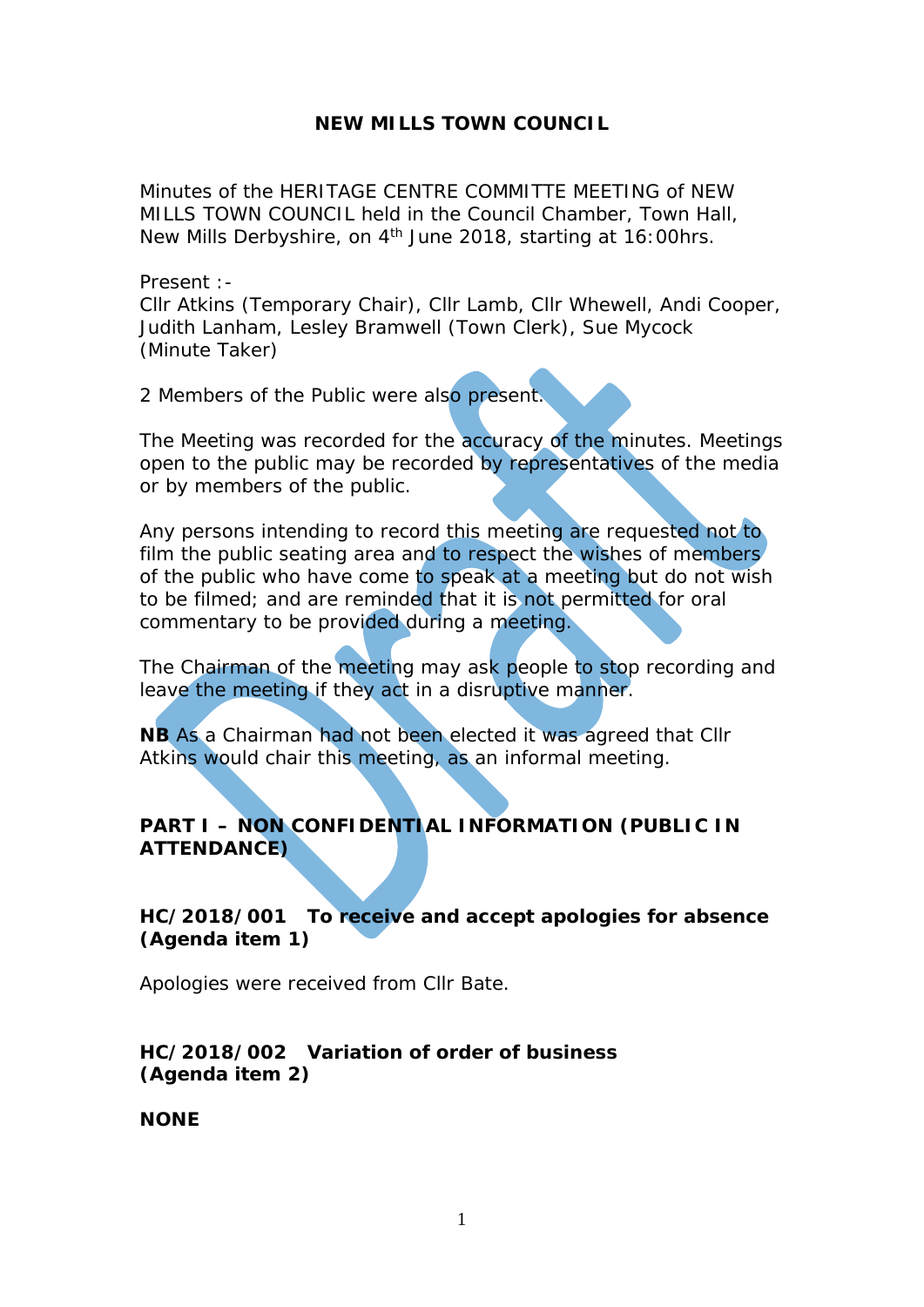**HC/2018/003 Declaration of Members Interests (Agenda Item 3)**

**a) NONE**

**b) NONE**

## **HC/2018/004 Public speaking (Agenda Item 4)**

**a)** A member of the public expressed their support for the Heritage Centre (HC) in bringing in visitors to New Mills, but felt that the appointment of an experienced administrator would benefit the HC.

A member of the public (also a HC volunteer) felt that the appointment of a HC administrator, as soon as possible, would provide to support the volunteers, using skills such as rota management, marketing, sales and publicity.

**b)** There was no Police Liaison Officer (PLO) present.

There was no County Councillor present.

No District Councillor wished to speak.

**c) NONE**

### **HC/2018/005 Terms of reference for the Heritage Centre Committee (Agenda Item 5)**

See **MIN No 2018/043** for NMTC Resolution to accept the Heritage Centre Committee (HCC) Terms of Reference.

## **HC/2018/006 Constitution of the Heritage Centre (Agenda Item 6)**

See **MIN No 2018/043** for NMTC Resolution to accept the Heritage Centre Constitution.

### **HC/2018/007 To discuss the membership vacancies on the Committee (Agenda Item 7)**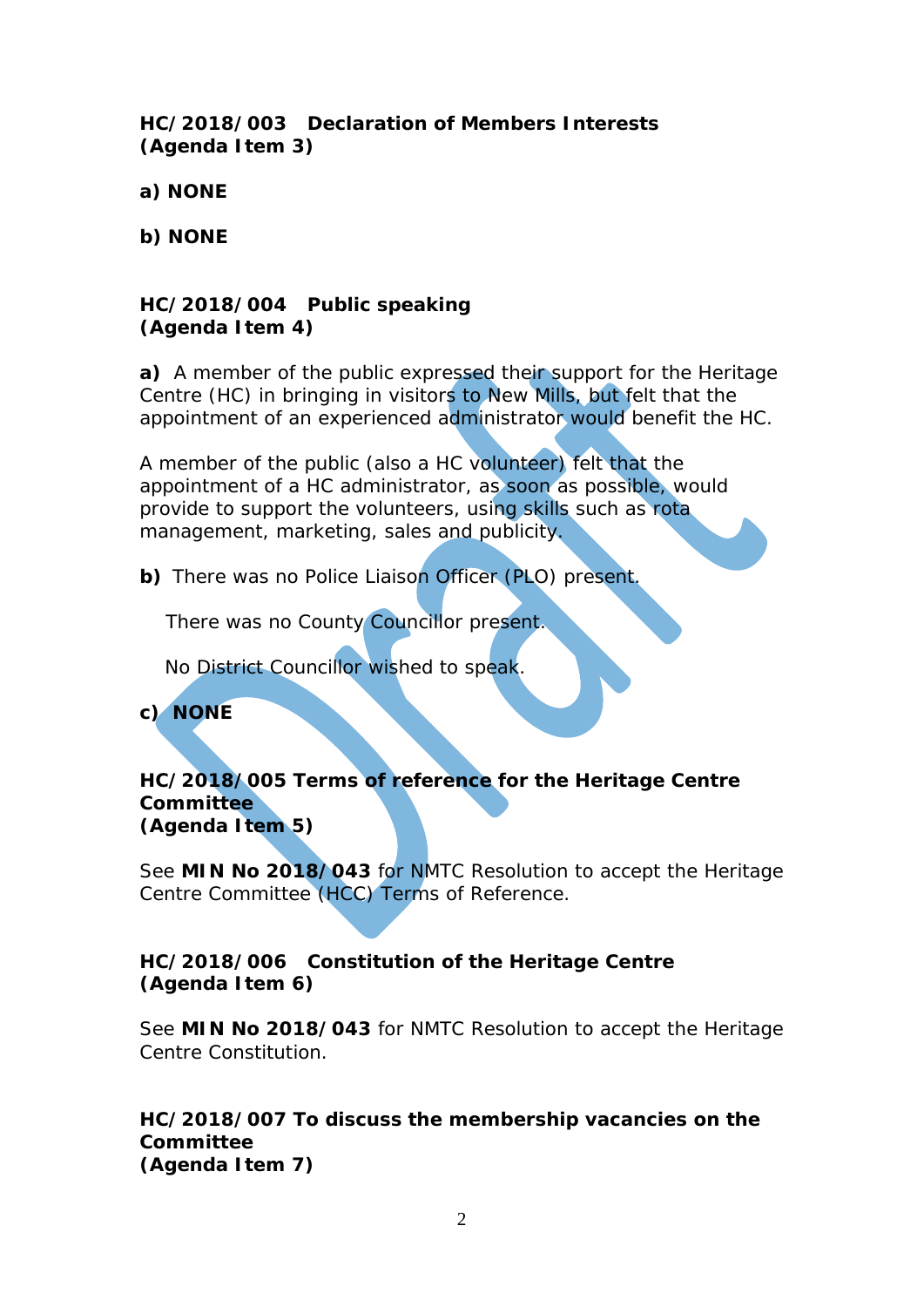It was noted that the Heritage Centre Committee's composition is 4 elected members of New Mills Town Council (NMTC), the Town Clerk, (**NB** the Town Clerk is to investigate whether her role is exofficio) the HC Administrator, 2 HC volunteers and 2 further members who could be drawn from particular areas of expertise, as required.

The Clerk informed the meeting that the Parks Manager (PM) would like to be considered for a post on the HCC.

There was a general discussion about the HC and the future.

The volunteers on the HCC raised the following points for consideration:-

- 1) A HC administrator would ideally have marketing and retail expertise to "open up horizons", and leadership skills
- 2) The current involvement of the external Curatorial Adviser.
- 3) The distribution of responsibilities between NMTC and the HC.
- 4) The current security of tenure of the leased building.
- 5) The need to attract more volunteers, particularly younger volunteers, with different skills (There are currently 26 active volunteers and 4 non-active volunteers). Ideally a figure of 40 volunteers is considered necessary.
- 6) Ability to provide more varied displays, but this incurs additional costs.
- 7) Forward Plan review which is due in February 2019.

Responses to the above points.

- 1) The NMTC Staffing Committee (NMTCST) could consider the HC Administrator post, hours of work, role and responsibilities if a request was received for it to be on the NMTCST July Agenda. Following consideration by the Full NMTC it might be possible to appoint to the post for September 2018.
- 2) Curatorial Adviser to be contacted re current involvement.
- 3) This would be considered within discussion about the Administrator's role.